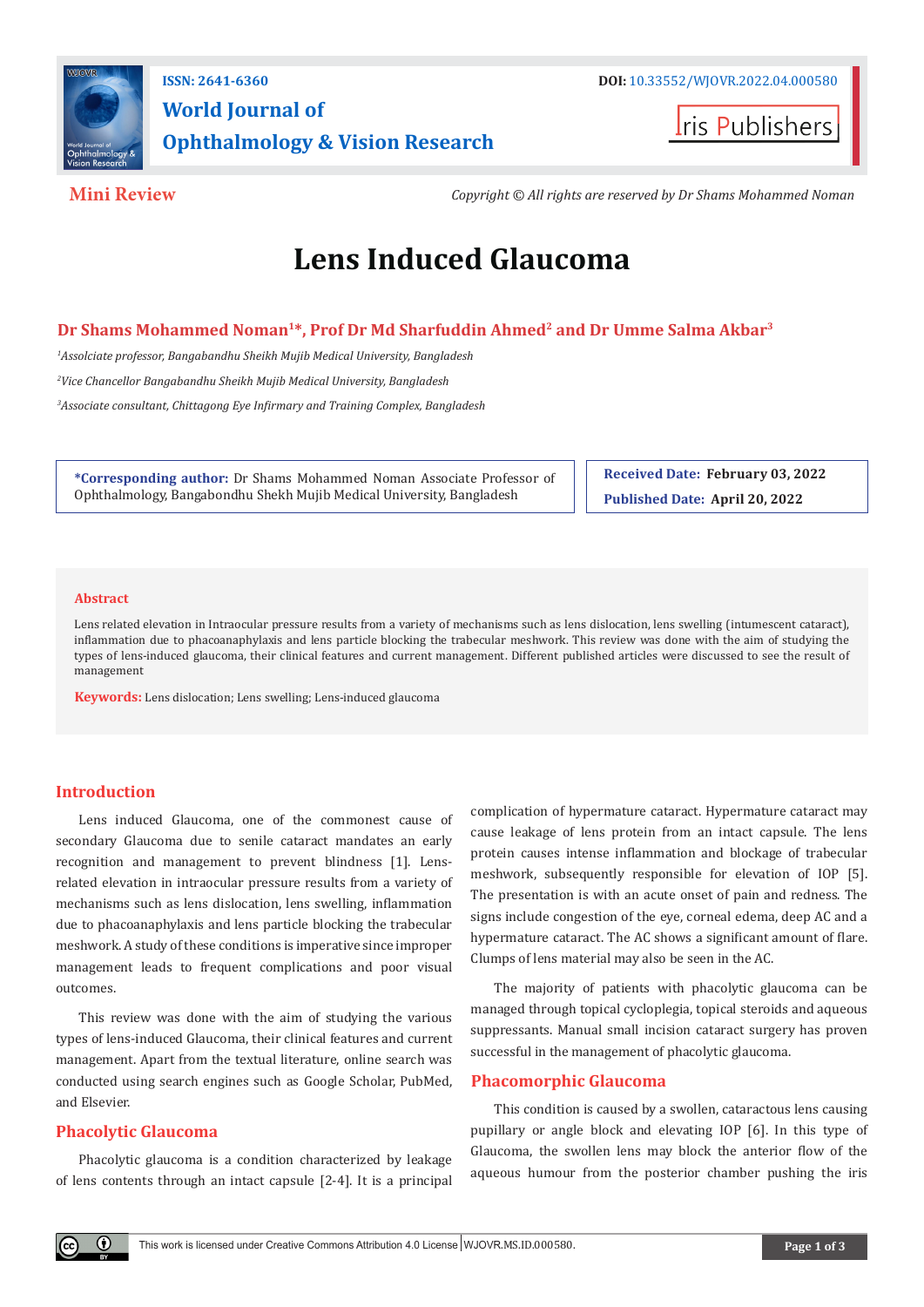forward. Eventually, the trabecular meshwork gets blocked by the iris and leads to a sudden and extreme rise in IOP [7]. The diagnosis of phacomorphic glaucoma is made on the presence of pain and redness, shallow anterior chamber, corneal oedema and increased IOP with intumescent lens.

Initially, IOP-lowering medications are used. Topical beta blockers, carbonic anhydrase inhibitors and hyperosmotic agents are the mainstay of medical treatment. After IOP control and establishing intraocular inflammation, we can proceed for cataract extraction.

#### **Lens Particle Glaucoma**

It is associated with a disrupted capsule and the presence of obvious fragments of lens material in the anterior chamber. It may occur after cataract surgery, trauma to the lens, or Nd:YAG posterior capsulotomy. The IOP increase is due to the obstruction of the aqueous outflow by the lens particles [8]. The patient reports with sudden pain and redness in the affected eye following trauma or surgery. On examination, the cornea is often oedematous, there are fluffy lens particles floating in the AC and/ a cataractous lens with ruptured capsule is present. Initially, a trial of medical antiglaucoma therapy maybe attempted. Mild to moderate steroid therapy can help to prevent synechiae, pupillary membrane, cystoid macular oedema, etc. If the glaucoma is severe and/ or there is a large amount of lens material in the anterior chamber, its surgical removal should be undertaken (Figures 1-3).



**Figure 1:** Phacolytic Glaucoma.



**Figure 2:** Lens Induced Glaucoma.



**Figure 3: After Cataract Surgery.** 

#### **Phacoanaphylactic Glaucoma**

It is a granulomatous, immune-mediated inflammation to lens proteins. The term phacoanaphylaxis is misleading since anaphylaxis requires mast cells, basophils, and immunoglobulin E, none of which are present during this process [9].

Capsule rupture leads to exposure of the eye to lens antigens which are antigenically privileged. When the eye is exposed to these antigens, a severe antibody response involving phacomorphonuclear leukocytes, lymphoid, epithelioid and giant cells occur. These inflammatory cells may block the trabecular macrophage and elevate IOP [10]. The clinical signs include lid oedema, chemosis, conjunctival injection, corneal oedema, AC reaction, posterior synechiae and mutton fat keratic precipitates. In the past, the differentiation between phacoanaphylaxis and sympathetic ophthalmia was confusing, but once it is understood that the former involves only the anterior segment of the eye, the diagnosis is easy [11,12]. The first step is to control IOP and inflammation medically. If unsuccessful, then the next step is surgical removal of the remaining lens material [13].

#### **Epidemiology Prognostic Factors**

There are 2 studies from the Indian Journal of ophthalmology and Nepal Journal of Ophthalmology that investigate lens-induced glaucoma, particularly phacolytic and phacomorphic glaucoma. The first study [14] deals with the frequency and types of lens-induced glaucoma, the reasons for late presentation, and the outcome of current management. The percentage of phacomorphic glaucomas was higher in this study (72%) than the phacolytic (28%). A similar result occurred in relation to gender since the ratio of females: males was 1.7:1. In this study, 38.6% achieved a visual acuity of 6/60 or better, 31.2% less than 6/60, and 30.2% less than 3/60. In the phacolytic group, 65.9% had a poor outcome compared with 59.8% of the phacomorphic group. This poor outcome was associated in the latter group with a longer distance from the hospital, longer duration of pain, and higher IOP at presentation. In the phacolytic group, only the distance was found to influence negatively the visual outcome. In this series, the final visual outcome is worse than in other studies, probably because the majority of the patients reported later than ten days after the onset of pain.